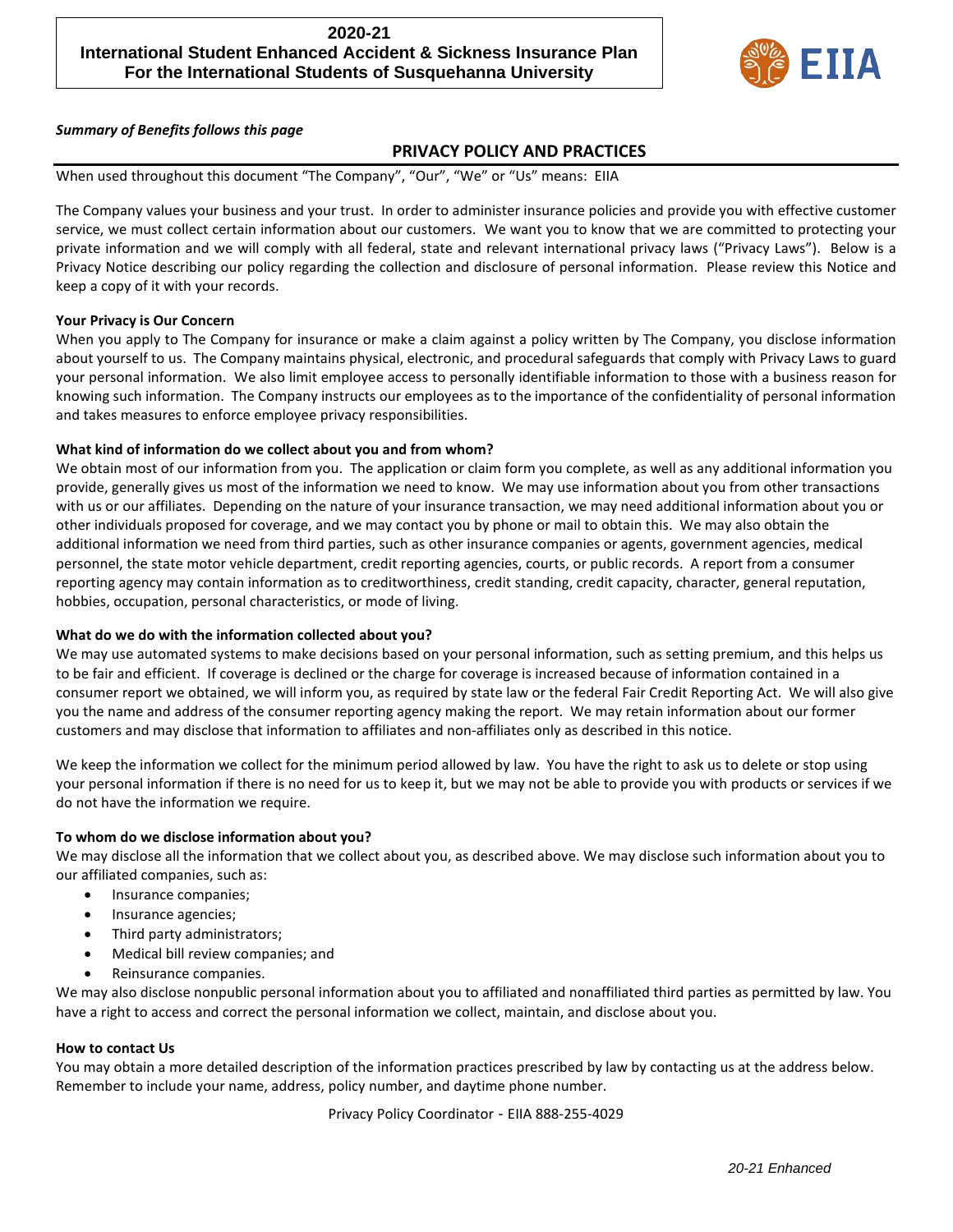## **2020-21 International Student Enhanced Accident & Sickness Insurance Plan For the International Students of Susquehanna University**



Your institution always has the best interest of its students in mind. This is especially true related when making sure that all students have adequate health insurance coverage. As a condition of enrollment, all full-time and part-time international students are required to purchase this coverage. If you have any questions regarding the plan, claims and eligibility information please call us at 888.255.4029. Additional information can be found at www.eija.org (Click on For Students and search for your institution).

| <b>Policy Effective Dates:</b> | August 1, 2020 through July 31, 2021 |
|--------------------------------|--------------------------------------|
| <b>Policy Number:</b>          | AW001593                             |

Once enrollment is finalized you will receive an ID card. Please make sure to keep your ID card handy and show it to all pharmacies and medical providers you receive treatment from. NOTE: This is only a summary. Please go t[o www.eiia.org](http://www.eiia.org/) for a Full Plan Document of the plan.

| <b>ENHANCED STUDENT PLAN BENEFITS:</b>                        | 90% OF USUAL & CUSTOMARY CHARGES                                                    |
|---------------------------------------------------------------|-------------------------------------------------------------------------------------|
| <b>Maximum Benefit:</b>                                       | \$500,000 Maximum (per insured person, per policy year)                             |
| Deductible:                                                   | \$50 (per insured person, per policy year)                                          |
| Coinsurance:                                                  | 90% except as noted below                                                           |
| <b>Out-of-Pocket Maximum:</b>                                 | \$5,000 (Per insured person, per policy year)                                       |
| <b>Student Health Center Benefits:</b>                        | Deductible will be waived when treatment is rendered at the Student Health Center   |
| <b>INPATIENT BENEFITS:</b>                                    |                                                                                     |
| Room & Board, Hospital Miscellaneous, Surgeon,                | 90% of Usual & Customary                                                            |
| Assistant Surgeon, Anesthetist, Physician Inpatient Visits,   |                                                                                     |
| <b>Physiotherapy and Pre-admission Testing:</b>               |                                                                                     |
| <b>OUTPATIENT BENEFITS:</b>                                   |                                                                                     |
| <b>Outpatient Surgery: Includes Day Surgery Facility,</b>     | 90% of Usual & Customary                                                            |
| Surgeon, Assistant Surgeon, and Anesthetist:                  |                                                                                     |
| Physiotherapy:                                                | 90% of Usual & Customary                                                            |
| Physician/Consultant Office Visits:                           | 90% of Usual & Customary; subject to a \$20 co-pay per visit                        |
| <b>Emergency Room / Urgent Care Facility:</b>                 | 90% of Usual & Customary; subject to a \$150 co-pay per visit (The co-pay and       |
|                                                               | deductible will be waived if admitted to the Hospital)                              |
| <b>Diagnostic X-rays and Laboratory</b>                       | 90% of Usual & Customary; Cat Scan, PET Scan and MRI Scans are subject to a \$100   |
|                                                               | co-pay per service                                                                  |
| Radiation Therapy & Chemotherapy:                             | 90% of Usual & Customary                                                            |
| Ambulance:                                                    | 90% of Usual & Customary                                                            |
| <b>Durable Medical Equipment:</b>                             | 90% of Usual & Customary                                                            |
| Dental Injury Benefit: (benefits paid for Injury to sound,    | 90% of Usual & Customary limited to \$250 maximum per tooth, \$1,000 maximum        |
| natural teeth only)                                           | per Policy Year.                                                                    |
| <b>Prescription Drugs: (Please use an Express Scripts</b>     | \$15 co-pay per prescription (Generic)                                              |
| Pharmacy. Find a pharmacy, estimate pricing, etc.             | \$30 co-pay per prescription (Brand Name - Preferred)                               |
| Register at www.express-scripts.com )                         | \$50 co-pay per prescription (Brand Name - Non-Preferred)                           |
|                                                               | Up to a 31-day supply per prescription                                              |
| <b>OTHER BENEFITS:</b>                                        |                                                                                     |
| Maternity:                                                    | Covered as any other Sickness                                                       |
| <b>Repatriation &amp; Medical Evacuation:</b>                 | Unlimited Benefits provided by Scholastic Emergency Services when arranged prior    |
|                                                               | to services being rendered. See brochure for further details.                       |
| <b>Mental Illness Treatment &amp; Substance Use Disorder:</b> | Covered as any other Sickness. Inpatient benefits are limited to 30 days per policy |
|                                                               | year.                                                                               |
| <b>Accidental Death &amp; Dismemberment:</b>                  | \$10,000 Maximum; If Benefit is designated, see endorsement                         |
| <b>Wellness Benefit:</b>                                      | We will pay 100% of Eligible Expenses as per the limits stated in the Schedule of   |
| Covered Wellness expenses include:                            | Benefits, Sickness Medical. Coverage is limited to expenses as recommended by the   |
| Routine physical examinations<br>1.                           | CDC https://www.healthcare.gov/preventive-care-benefits/.                           |

2. *Preventive medical attention*

#### **EXCLUSIONS AND LIMITATIONS**

*No benefits will be paid for: a) loss or expense caused by, contributed to, or resulting from; or b) treatment, services or supplies for, at, or related to any of the following:*

- 1) War or any act of war, declared or undeclared;
- 2) Injury sustained while in the service of the armed forces of any country. When the Plan Participant enters the armed forces of any country, We will refund the unearned pro rata premium upon request;
- 3) Voluntary, active participation in a riot or insurrection;
- 4) Medical expenses resulting from a motor vehicle accident in excess of that which is payable under any other valid and collectible insurance;
- 5) Medical Treatment related to organ transplants, whether as donor or recipient; this includes expenses incurred for the evaluation process, the transplant surgery, post-operative treatment, and expenses incurred in obtaining, storing or transporting a donor organ. In relation to a bone